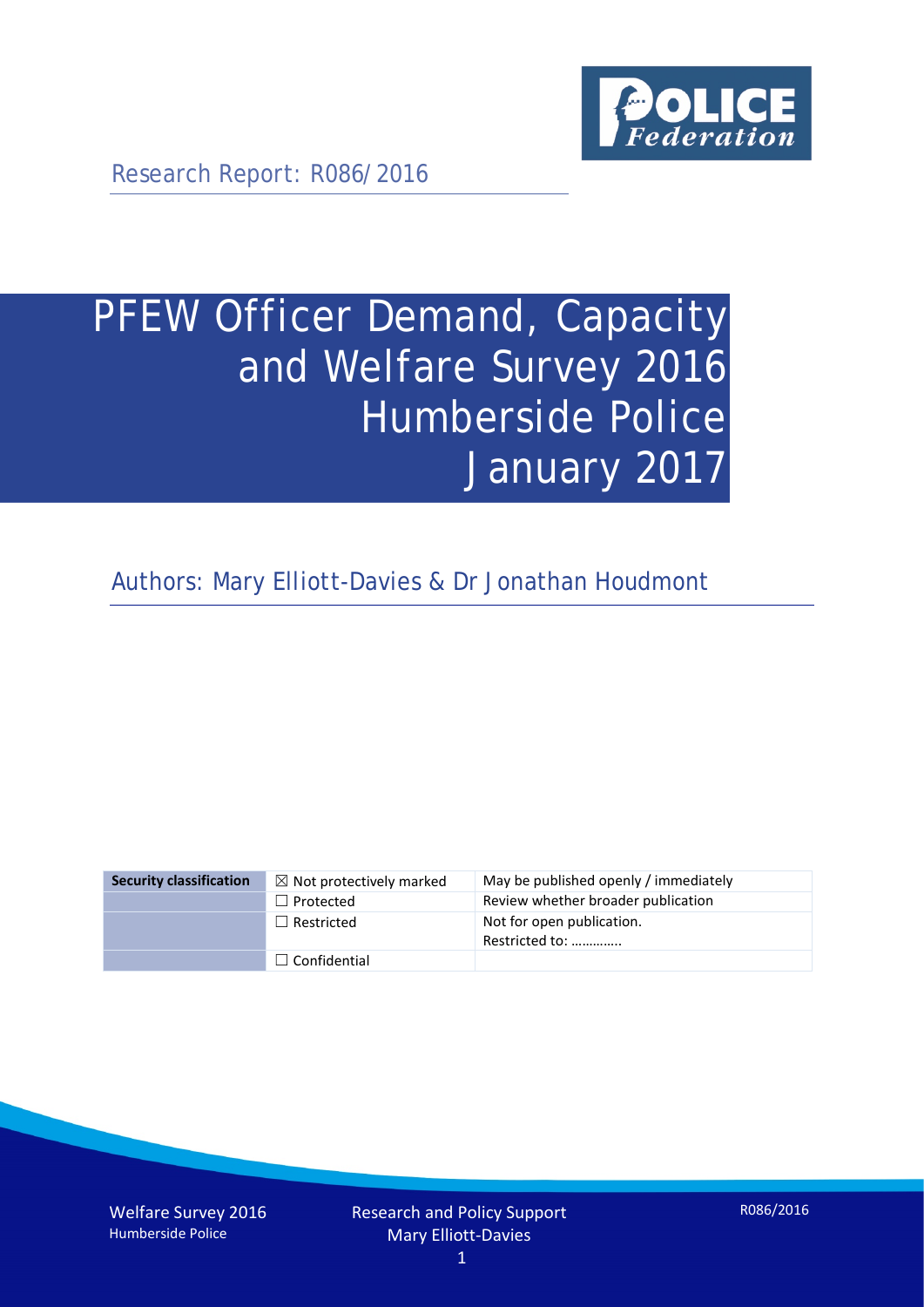# **1. FOREWORD**

## **INTRODUCTION**

In recent times policing in England and Wales has experienced unprecedented budgetary cuts amount[i](#page-15-0)ng to an 18% real-term reduction since 2010.<sup>1</sup> The impact on police officer numbers has been considerable, with a 14% fall in officer numbers over a seven year period from a high of 143,734 in 2009<sup>[ii](#page-15-1)</sup> to 124,066 in March 2016.<sup>[iii](#page-15-2)</sup> Evidence from a focus group study conducted by the PFEW<sup>[iv](#page-15-3)</sup> highlighted that these reduction's may be having a negative effect on officers individual wellbeing. It was within this context that the 2016 PFEW Officer Demand, Capacity, and Welfare Survey took place.

This report provides a summary of responses to key questions from the 2016 PFEW Officer Demand, Capacity, and Welfare Survey from respondents in **Humberside Police**.

Where appropriate, details of average responses for the police service as a whole are also presented. However, differences between the national and local responses have not been tested statistically and therefore any differences reported are for guidance only and must be treated with caution.

Force rankings have not been included due to the vast range of response rates across forces (2.1% - 34.2%), making comparisons inappropriate without the application of inferential statistics to address the extreme variations in sample sizes (range: 34 -3909). In addition, forces with less than 100 respondents were not provided with a force level report as their sample size was too small to be representative of the force as a whole and may have enabled identification of individuals based on their demographics.

Please be aware that the total number of responses for each item may vary slightly as not all items were answered by all respondents, and all percentages are rounded to the nearest whole number. In addition, the actual differences between any and all groups may be quite small and these details should be considered when interpreting the data.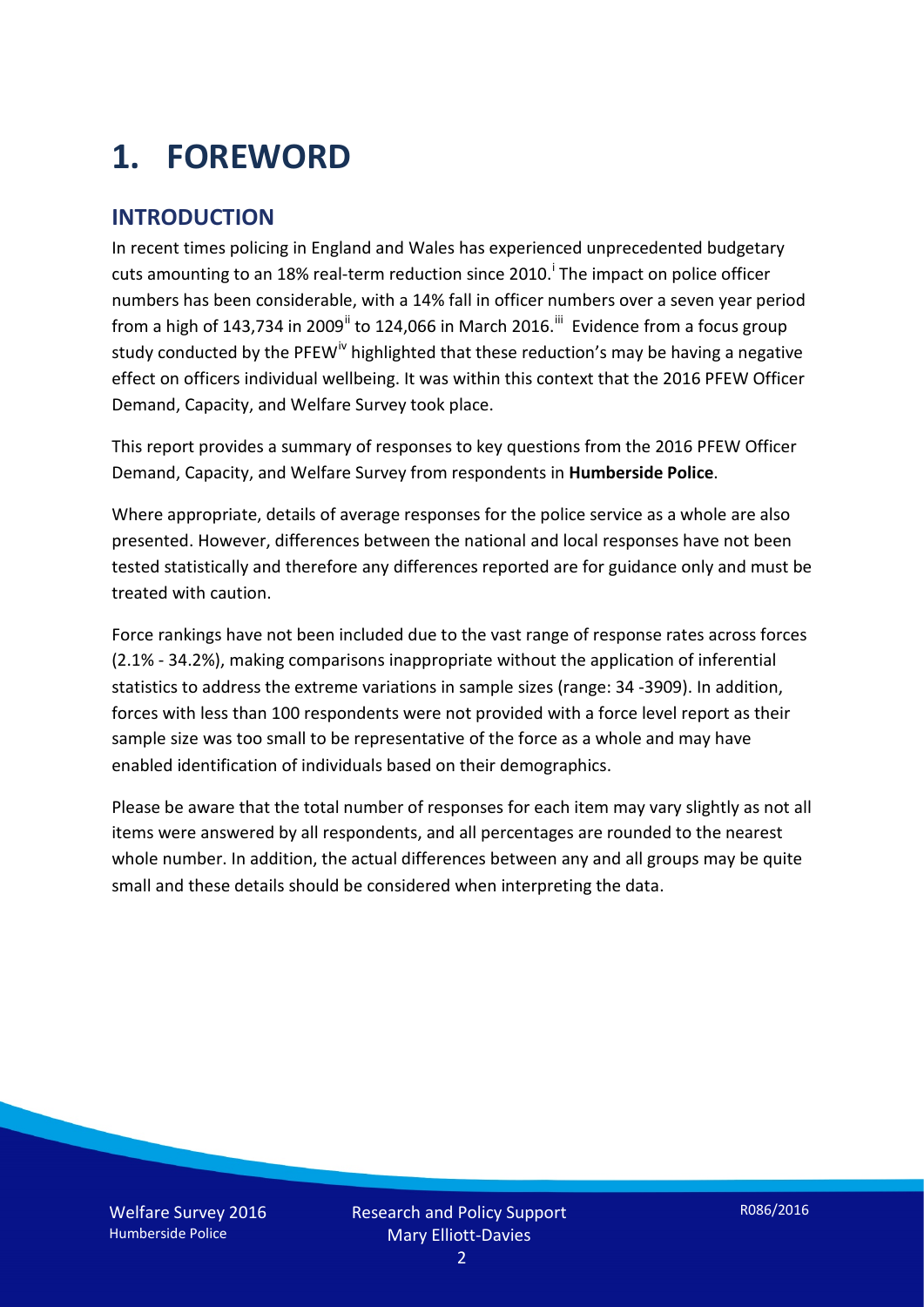### **RESPONSE RATES AND DEMOGRAPHICS**

Survey responses were gathered over a four-week period in February 2016. All officers of the federated ranks in England and Wales were eligible to participate. Analyses were conducted on a sample of 16,841 responses drawn from all 43 forces across England and Wales.  $^1$  $^1$  The national response rate for the 2016 survey was 14%.

496 responses were received from Humberside Police, representing a response rate of around 31%.<sup>[2](#page-2-1)</sup> The margin of error for this report has been calculated using the size of the sample and the population. At a 95% confidence level, this force report has a 4% margin of error. If the margin of error is less than 5%, it can be considered to be within the normal bounds of academic rigor.<sup>[3](#page-2-2)</sup> If this threshold has not been met, the results from this report must be interpreted with caution.

Overall 1% of respondents (*N*=237) to the survey declined to state which force they belonged to. These responses have been included within the national data but are excluded from force-level analyses.

73% of responses from Humberside Police were received from male officers and 27% of responses were from female officers. In regards to rank, 76% of respondents from Humberside Police were Constables, 17% were Sergeants and 8% were Inspectors or Chief Inspectors. 2% of responses from Humberside Police were received from Black and Minority Ethnic (BME) officers.

-

<span id="page-2-0"></span> $1$  Data were removed where the respondent indicated they were not currently a police officer or they gave implausible answers – for full exclusion criteria, please see Houdmont & Elliott-Davies (2016).<br><sup>2</sup> Based on March 2016 Home Office figures of officer headcount.

<span id="page-2-1"></span>

<span id="page-2-2"></span> $3$  The generally accepted academic standards is a 95% confidence level with a 5% (or less) margin of error.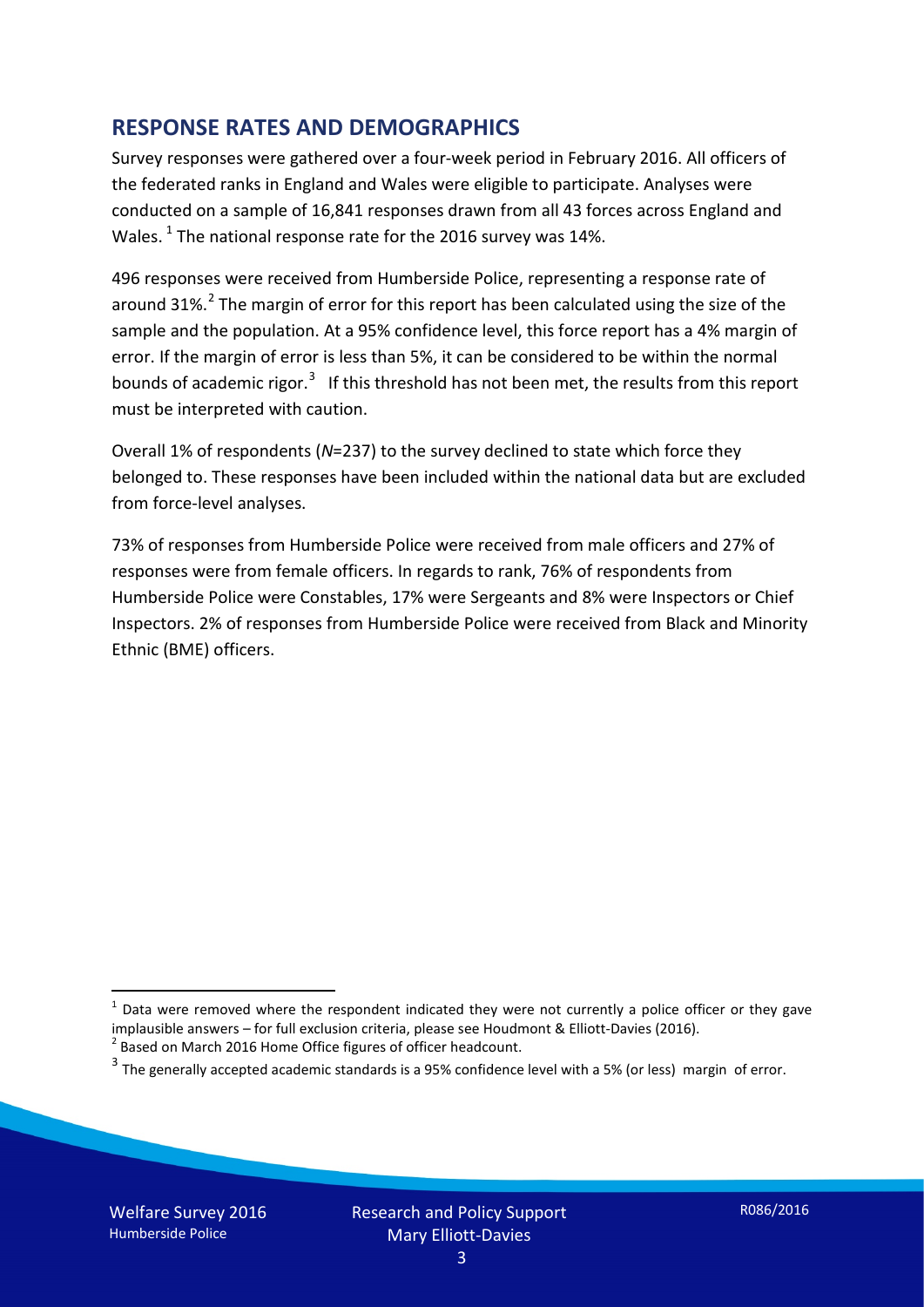# **2. DEMAND**

# **2.1. WORKLOAD**

71% of respondents from Humberside Police told us that their workload is currently too high. This was higher than the proportion of national respondents who reported their workload was too high (66%).

## **2.2. HSE MANAGEMENT STANDARDS**

The UK Health and Safety Executive published the Management Standards Indicator Tool (MSIT) to assist organisations in the assessment of workers exposure to dimensions of the psychosocial work en[v](#page-15-4)ironment that, if not properly managed, can lead to harm to health.<sup>v</sup> The 25-item version of the MSIT<sup>[vi](#page-15-5)</sup> contains four items that measure job demands.

32% of respondents from Humberside Police told us that they often or always have unachievable deadlines, and 49% that they have to neglect some tasks because they have too much to do. Findings for the MSIT job demand items for Humberside Police are presented in Figure 1 below.



#### *Figure 1. Humberside Police: HSE MSIT Job Demands*

Welfare Survey 2016 Humberside Police

Research and Policy Support Mary Elliott-Davies

4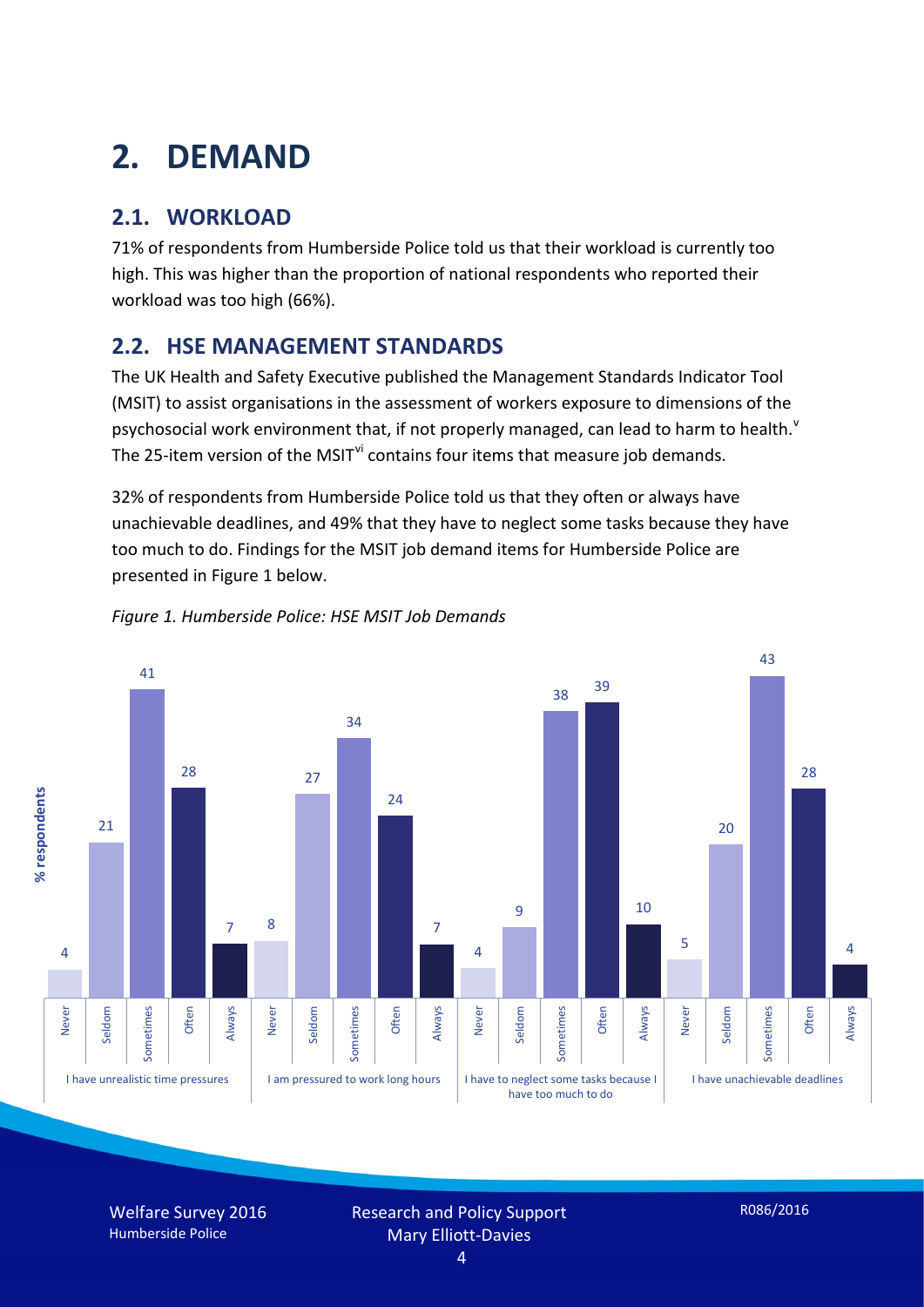### **2.3. AMOUNT AND PACE OF WORK**

A set of statements were developed for the current study to assess aspects of job demands in regards to the amount and pace of work. Findings for Humberside Police are presented in Figure 2.





80% of respondents from Humberside Police *disagreed* or *strongly disagreed* that they were able to meet all of the conflicting demands on their time and 92% of respondents from Humberside Police *disagreed* or *strongly disagreed* that there are enough officers to manage all the demands made on their team/unit.

Welfare Survey 2016 Humberside Police

% respondents **% respondents**

> Research and Policy Support Mary Elliott-Davies

5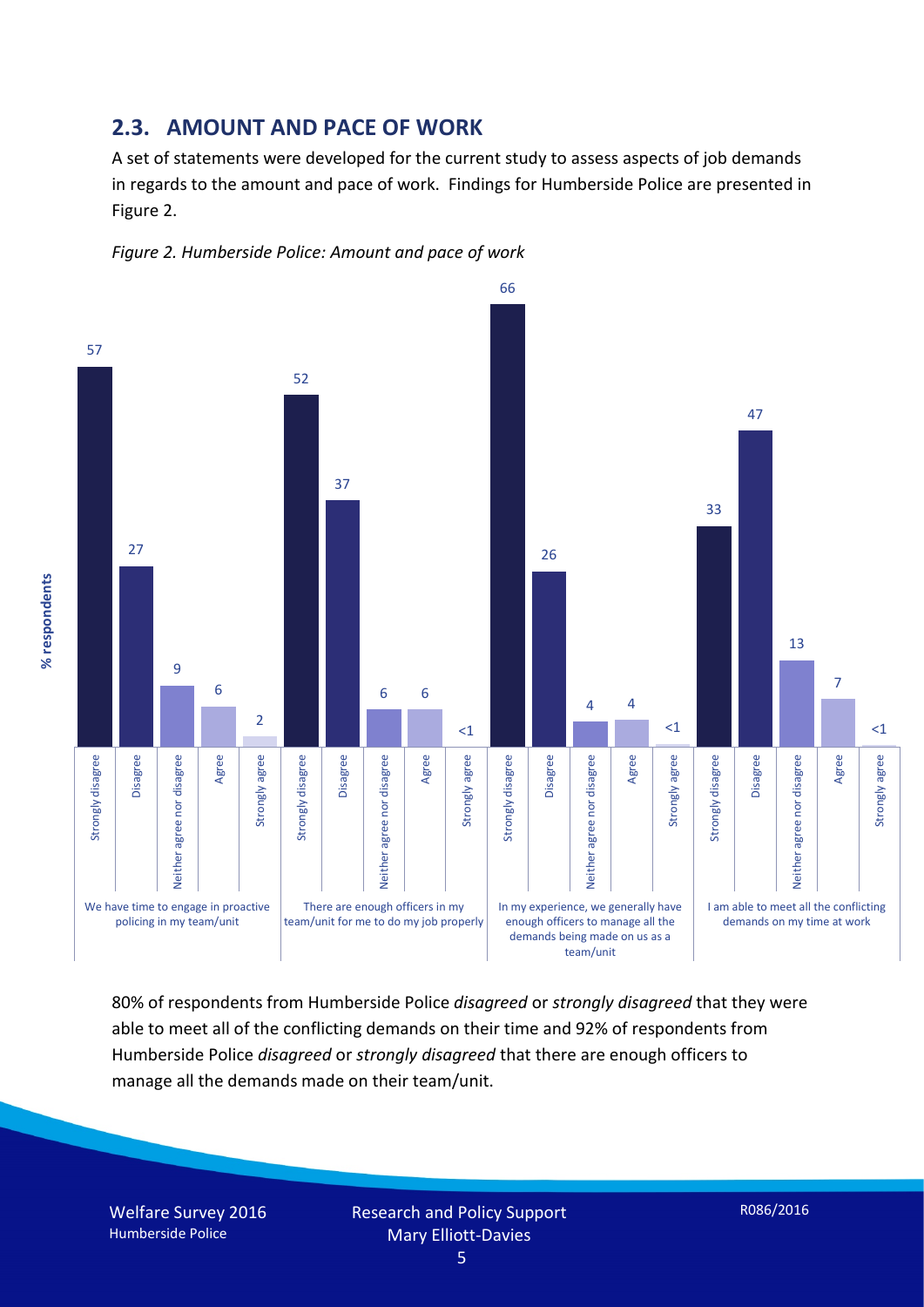# **3. CAPACITY**

## **3.1. MINIMUM OFFICER STAFFING**

We asked respondents whether or not their team or unit has a minimum officer staffing level and 66% of respondents from Humberside Police indicated that their team or unit had a minimum officer staffing level. Among respondents whose team or unit had a minimum officer staffing level, 32% indicated that this level was achieved *never* or *rarely*.

## **3.2. OFFICER STAFFING ARRANGEMENTS**

Respondents were asked whether they had been told how officer staffing levels in their team/unit were determined and whether they felt it was effective. 67% of respondents from Humberside Police indicated that they had not been told how officer staffing levels are determined, whilst 84% *disagreed* or *strongly disagreed* that the way officer staffing levels are determined seems to be effective. An additional set of statements were developed for this survey to assess aspects of capacity to meet job demands. Results for Humberside Police are below.



*Figure 3. Humberside Police: Capacity to deal with workload*

Welfare Survey 2016 Humberside Police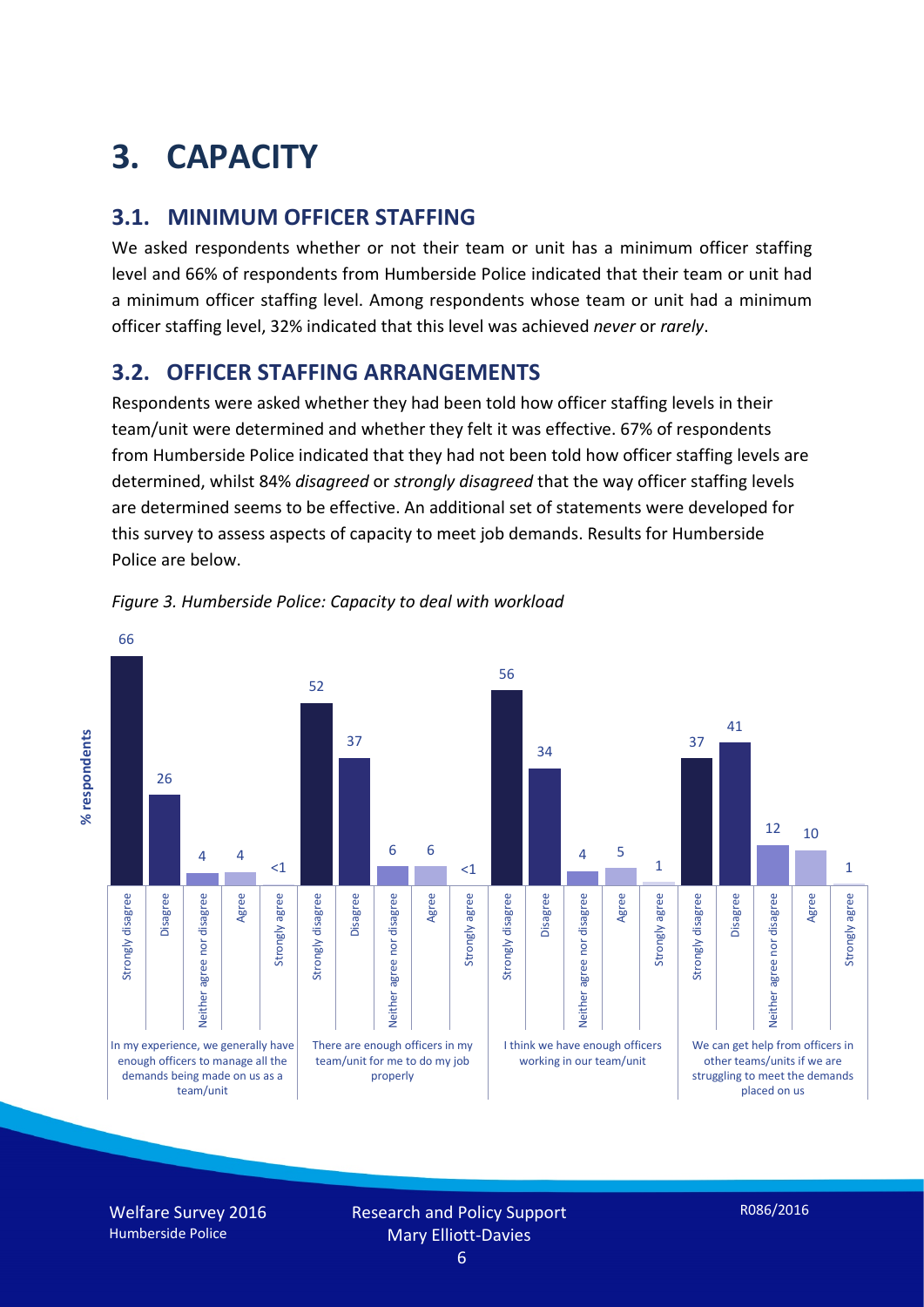# **4. WORK PATTERNS**

### **4.1. SHIFTS**

Respondents were invited to indicate which of broad shift patterns they typically worked (indicated in Figure 4) and, to the nearest hour, how long their shifts are supposed to last.

5% of respondents from Humberside Police reported their formal shift duration was more than the 8-10 hours advised by the Health and Safety Executive<sup>[vii](#page-15-6)</sup> and the Police Negotiating Board. Vill

#### *Figure 4. Humberside Police: Shift rotation*



### **4.2. SINGLE CREWING**

Among respondents from Humberside Police, for whom this item was applicable (*N*=*442*), 78% reported being single crewed either *often* or *always* over the previous 12 month period, this can be compared with 73% of respondents from the national sample.

### **4.3. BREAKS, REST DAYS AND ANNUAL LEAVE**

55% of respondents from Humberside Police were *never* or *rarely* able to take their full rest break entitlement, and 75% reported having had two or more rest days cancelled in the previous 12 month period.

52% of respondents from Humberside Police told us that they have not been able to take their full annual leave entitlement in the previous 12 month period.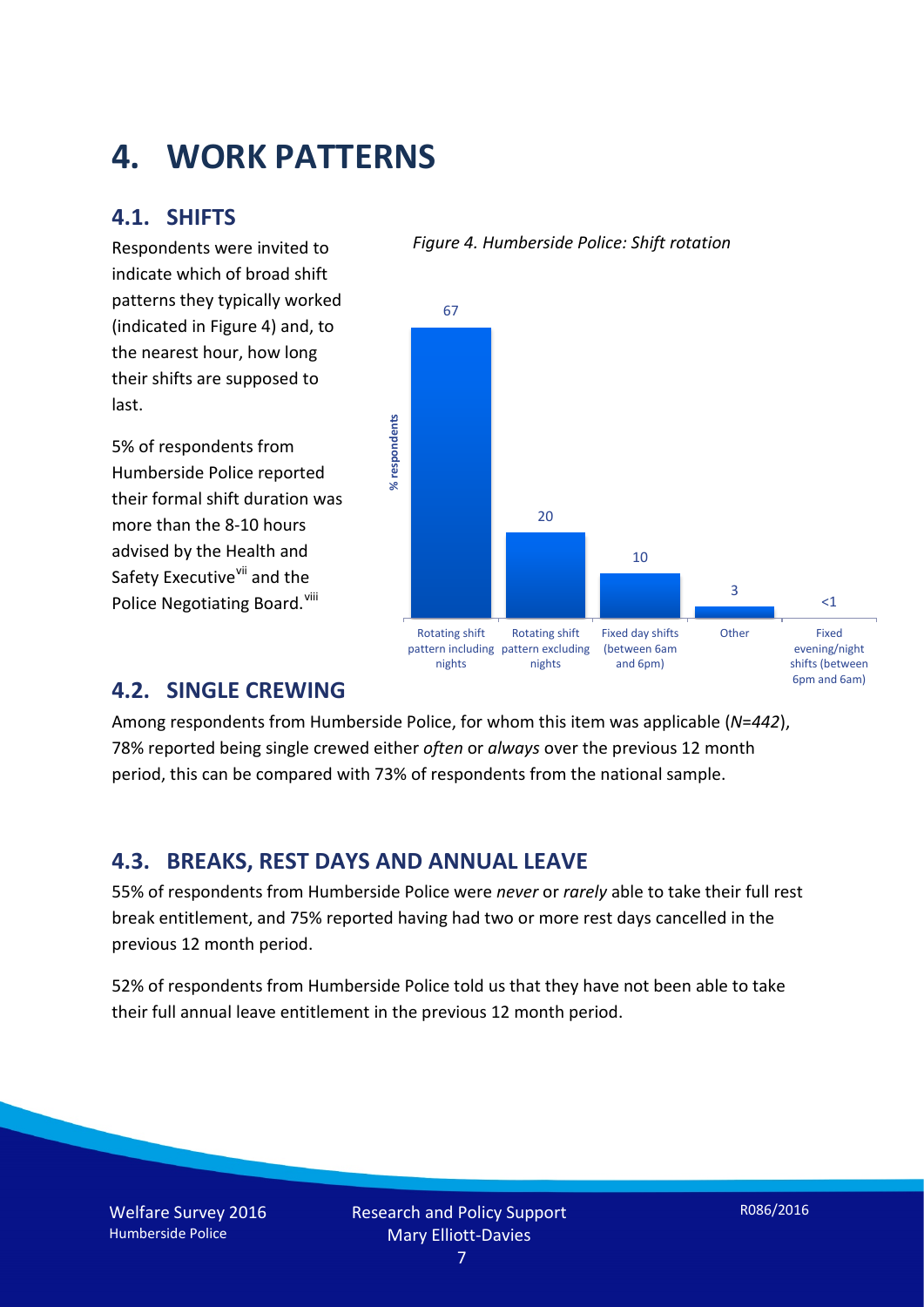# **5. MENTAL HEALTH AND WELLBEING**

## **5.1. SINGLE ITEM INDICATOR**

A top-level broad overview of mental wellbeing was established using an item that asked respondents to indicate whether they had experienced feelings of stress, low mood, anxiety, or other difficulties with their health and wellbeing over the last 12 months.

89% of respondents from Humberside Police indicated that they had experienced feelings of stress, low mood, anxiety, or other difficulties with their health and wellbeing over the last 12 months. 94% also indicated that these feelings were caused, or made worse by work.

### **5.2. MENTAL WELLBEING**

Mental wellbeing can be broadly conceptualized as having two dimensions. The first concerns positive affect (i.e. pleasurable aspects of wellbeing such as feelings of optimism, cheerfulness, and relaxation). The second concerns psychological functioning (i.e. such as clear thinking, self-acceptance, personal development, competence, and autonomy).

To investigate mental wellbeing in more detail the two-dimensional structure of mental wellbeing described above was assessed using the short Warwick-Edinburgh Mental Wellbeing Scale.<sup>[ix](#page-15-8)</sup> The use of this scale, which has been widely used in a number of settings, helps us to measure the incidence of wellbeing in the police in a reliable way, allowing credible comparisons. The scale asks individuals to rate their experience during the last two weeks for seven positively framed statements.

Findings for the items for the short Warwick-Edinburgh Mental Wellbeing Scale for Humberside Police are presented in Figure 5 alongside those for the general public.

### **5.3. HELP SEEKING**

A question was applied to identify those who had ever **sought help** for feelings of stress, low mood, anxiety, or any other difficulties with mental health and wellbeing. Examples of sources of help were provided including GP, occupational health department, psychologist, therapist, and counsellor.

44% of Humberside Police respondents had previously sought help for feelings of stress, low mood, anxiety or other difficulties with their mental health and wellbeing, of which 56% had done so within the last 12 months.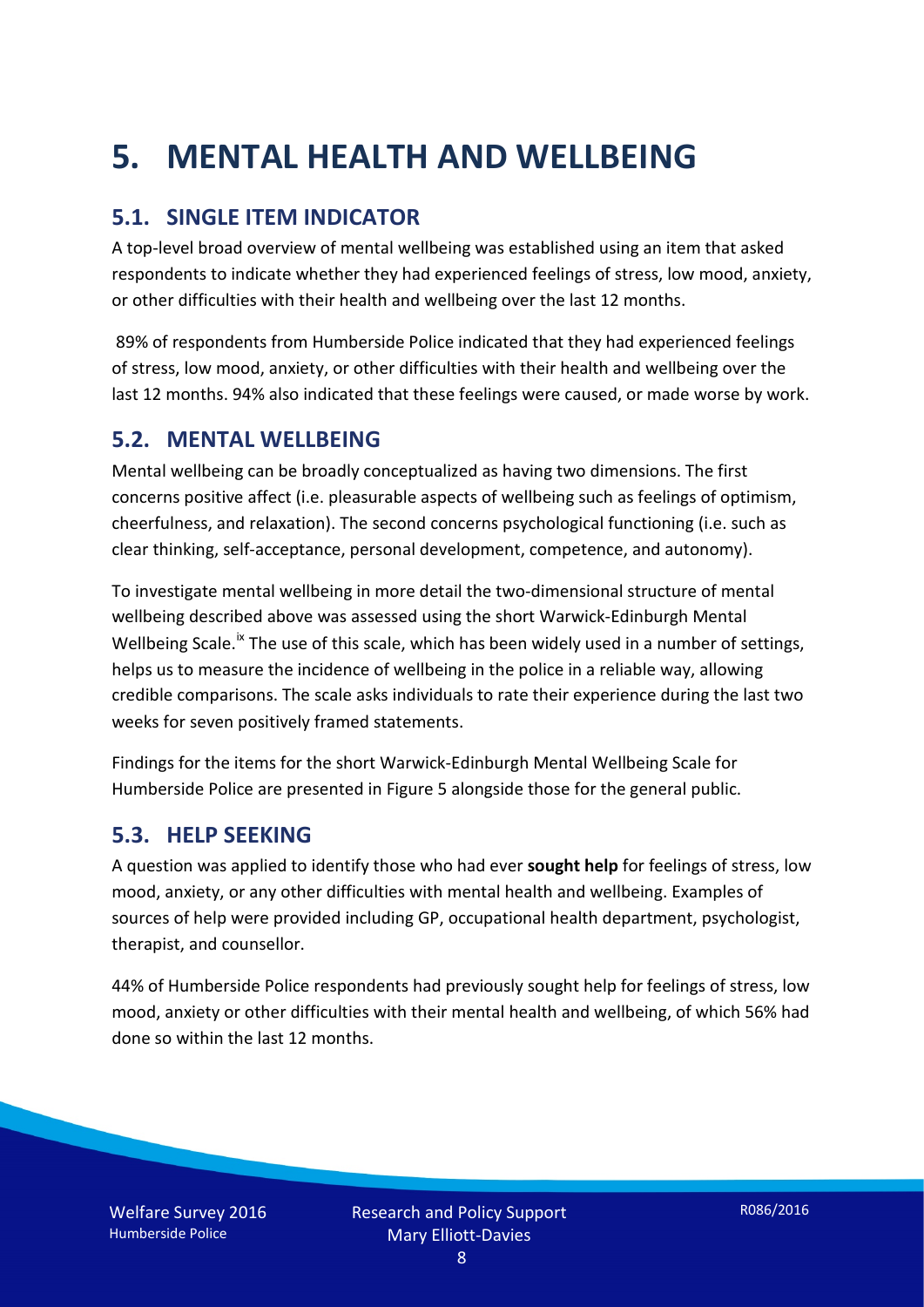

*Figure 5. Humberside Police:* The Short Warwick-Edinburgh Mental Wellbeing Scale*.*

General Population: North West [England] Mental Wellbeing Survey (2012-23) Local Response: PFEW Welfare Survey (2016)

### **5.4. STRESS**

Work related stress was measured using a single-item measure. 53% of respondents from Humberside Police presented with a non-diagnostic case of work-related stress.<sup>[x](#page-15-9)</sup> Stress outside of work was assessed using an adaptation of the work-related stress measure. 12% of respondents from Humberside Police presented with a non-diagnostic case of stress outside of work.

Welfare Survey 2016 Humberside Police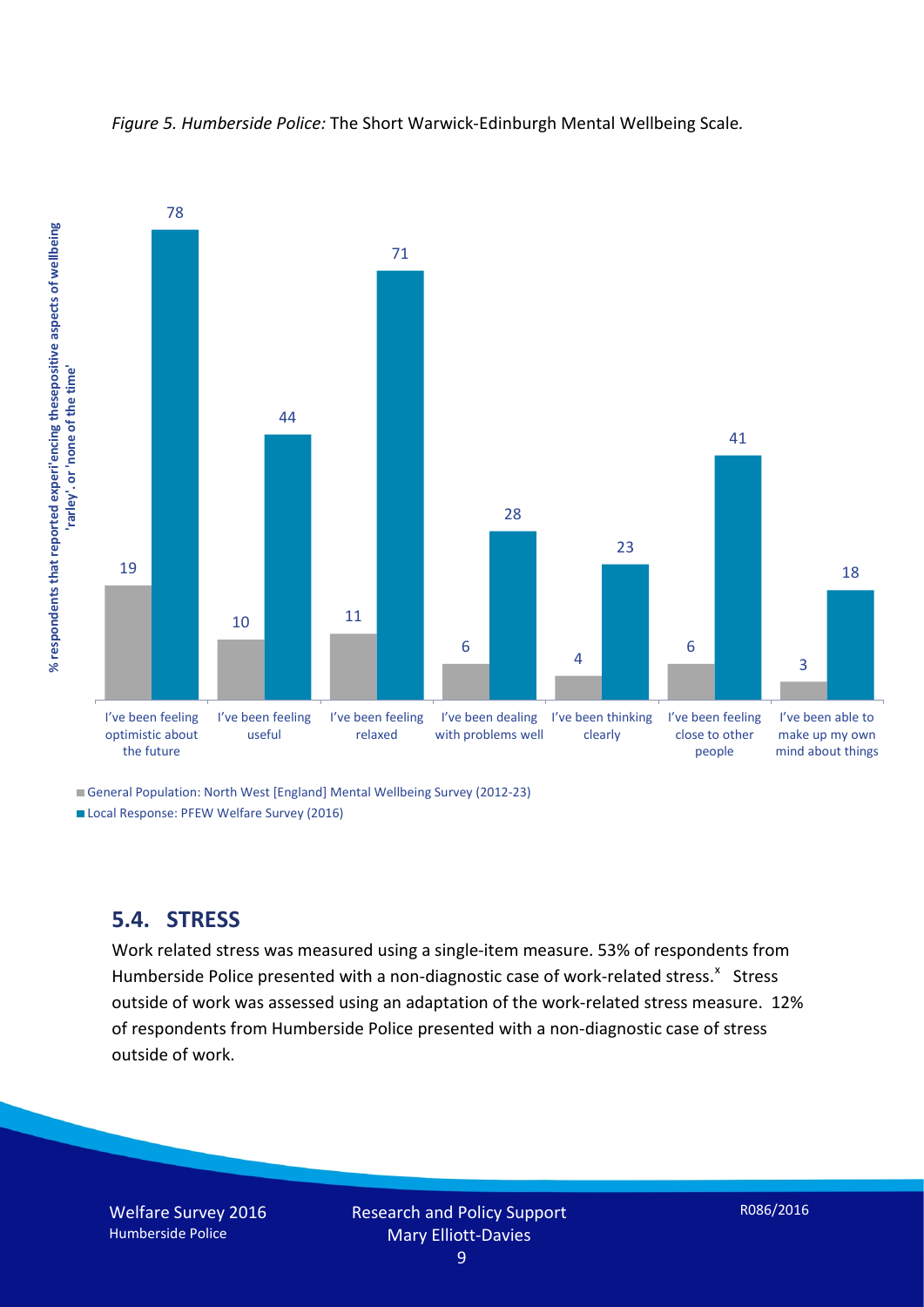# **6. ORGANISATIONAL SUPPORT: MENTAL HEALTH & WELLBEING**

Participants who indicated that they had sought help for difficulties with mental health and wellbeing were presented with additional questions concerning disclosure to a line manager.

### **6.1. DISCLOSURE**

68% of respondents reported that they had disclosed seeking mental health and wellbeing support to their line managers.

### **6.2. REASONS FOR NON-DISCLOSURE**

Respondents who did not disclose that they were seeking mental health and wellbeing support were asked to indicate why. Findings are presented in Figure 6 below. Respondents were able to cite as many reasons as applicable.

#### *Figure 6. Humberside Police: Reasons for non-disclosure*



Reasons for non-disclosure

#### **D**Other

- I didn't want to be treated differently (in a negative way)
- I It wasn't affecting my work so I didn't feeli like I needed to
- I thought it would negatively affect my opportunities for promotion and/or specialisation
- I was worried that my other colleagues would find out

Welfare Survey 2016 Humberside Police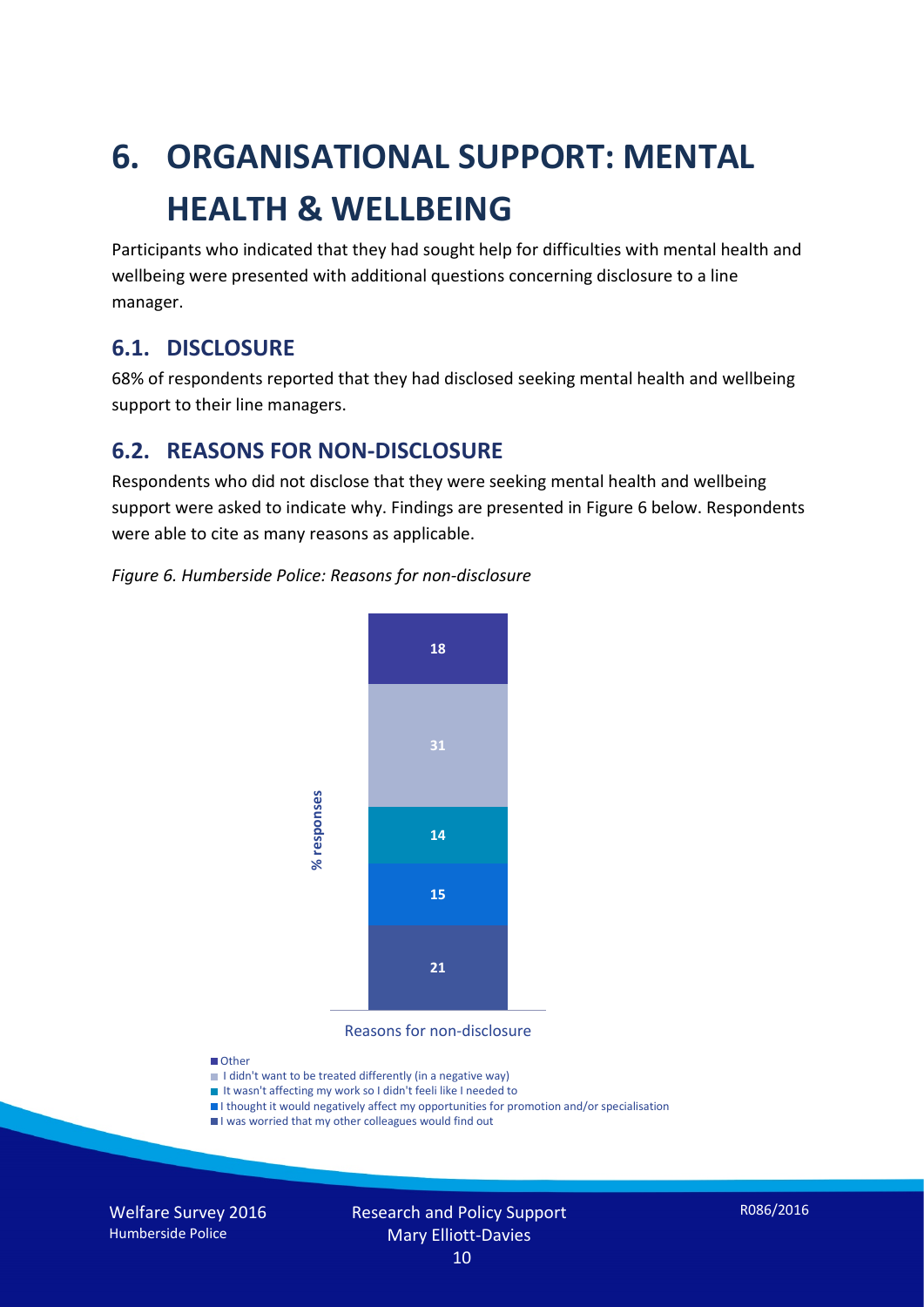### **6.3. LOCAL ATTITUDES TO MENTAL HEALTH AND WELLBEING**

All respondents were asked about the attitude of the police service towards mental health and wellbeing. Nationally, these were found to be fairly negative. Figure 7 below shows the perception reported by respondents from Humberside Police.





% respondents **% respondents**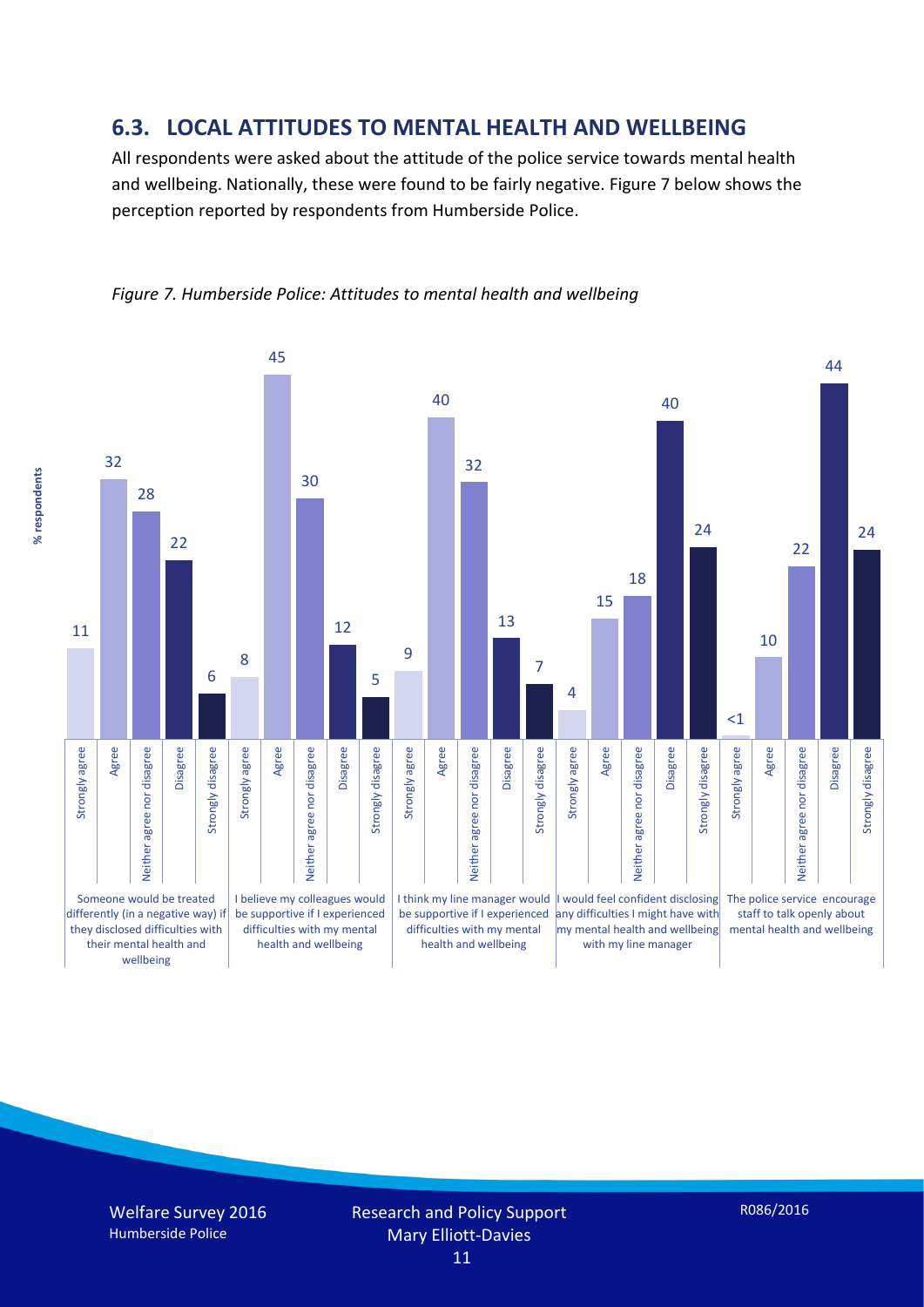# **7. ABSENCE BEHAVIOUR**

# **7.1. ABSENCE**

55% of respondents from Humberside Police reported one or more days of sickness absence and 37% of respondents indicated that at least one day of their sickness absence was attributable to stress, depression, or anxiety.

# **7.2. PRESENTEEISM AND LEAVEISM**

Presenteeism is the act of attending work while ill. This has been shown to be associated with subsequent health decline, particularly in relation to burnout, $x_i$  and can to lead to elevated absenteeism.<sup>[xii](#page-16-1)</sup> Moreover, evidence suggests that presenteeism can compound the effects of the initial illness and negatively influence job satisfaction, resulting in negative job attitudes and withdrawal from work.<sup>[xiii](#page-16-2)</sup>

Leaveism is a recently coined term to describe hidden sickness absence and work undertaken during rest periods including using allocated time off such as annual leave entitlements to take time off when they are in fact unwell. Findings for Humberside Police are presented in Figure 8 below.



#### *Figure 8. Humberside Police: Absence behaviours*

Welfare Survey 2016 Humberside Police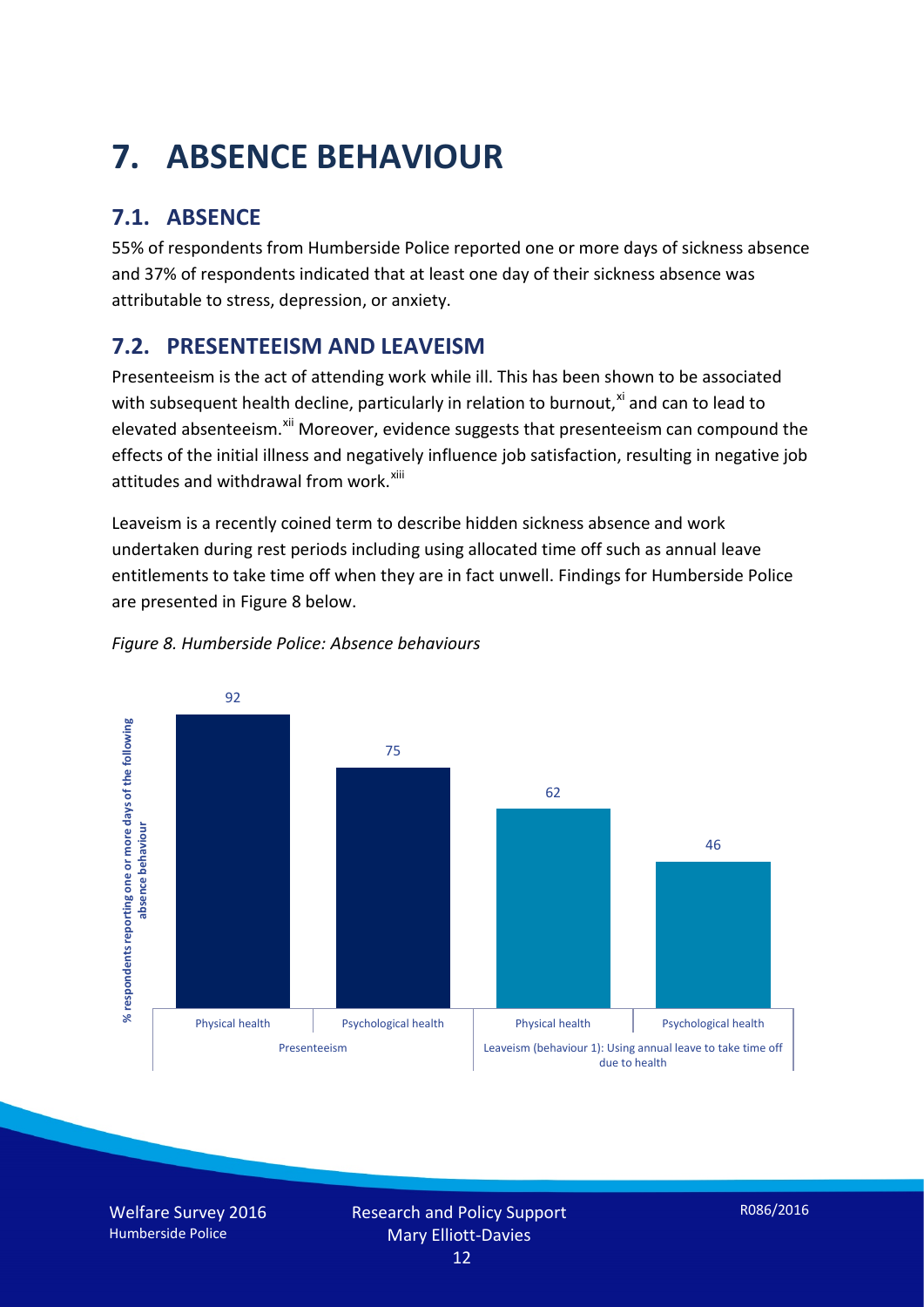# **8. ACCIDENTS, VIOLENCE AND INJURIES**

# **8.1. VIOLENCE**

% respondents **% respondents**

Verbal and physical violence was assessed using four questions regarding how often officers received verbal insults, verbal threats, unarmed physical attacks, and attacks with a weapon from members of the public over the previous 12 months. Findings are presented in Figure 9 below.

*Figure 9. Humberside Police: Frequency of verbal and physical violence from members of the public* 56

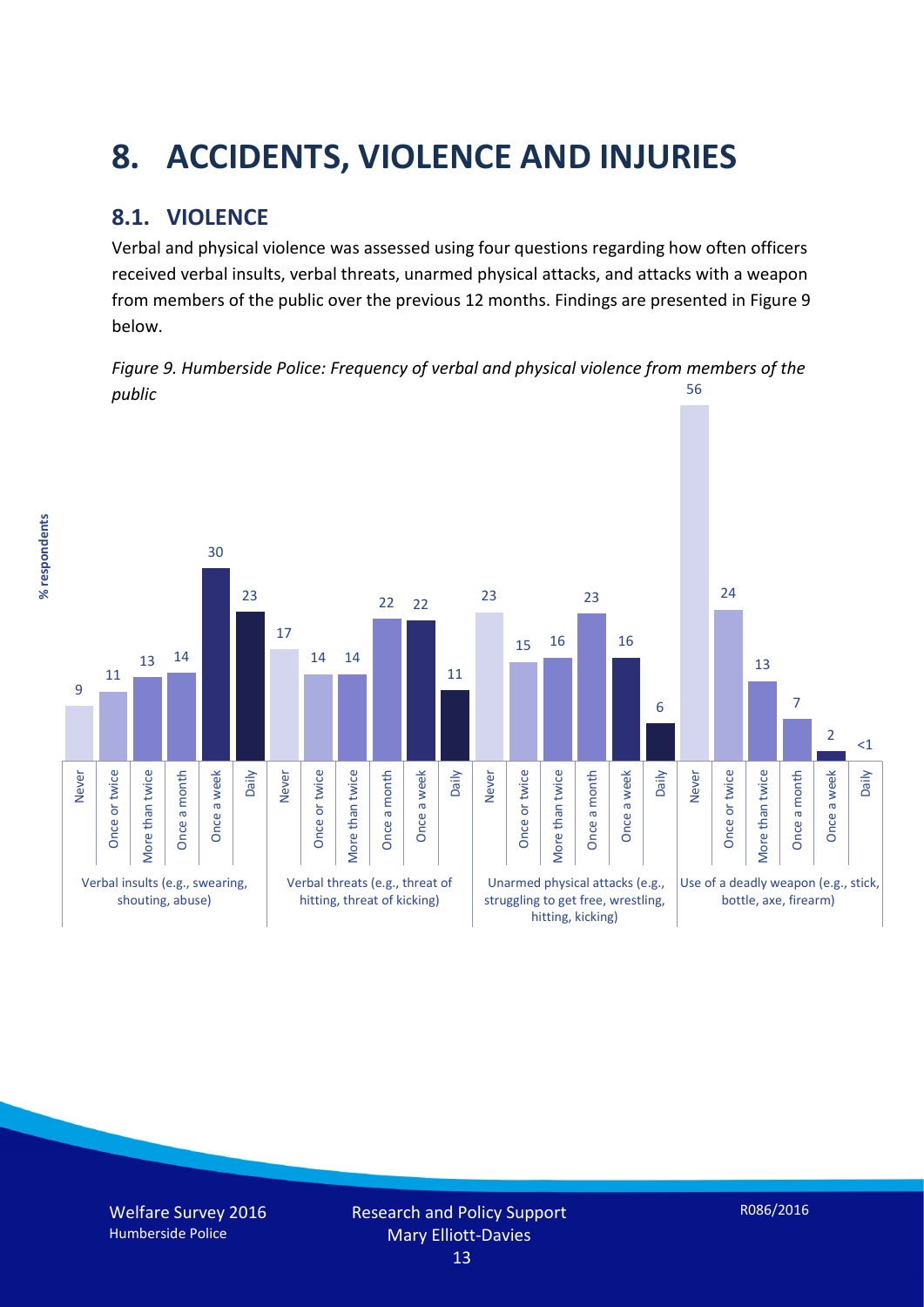## **8.2. INJURIES DUE TO ACCIDENTS AND VIOLENCE**

24% of Humberside Police respondents reported that they had suffered one or more injuries that required medical attention as a result of **work-related violence** in the last year – losing more than 314 days in sickness absence. Whilst 32% of Humberside Police respondents also reported that they had suffered one or more injuries that required medical attention as a result of **work-related accidents** in the last year – losing more than 636 days in sickness absence.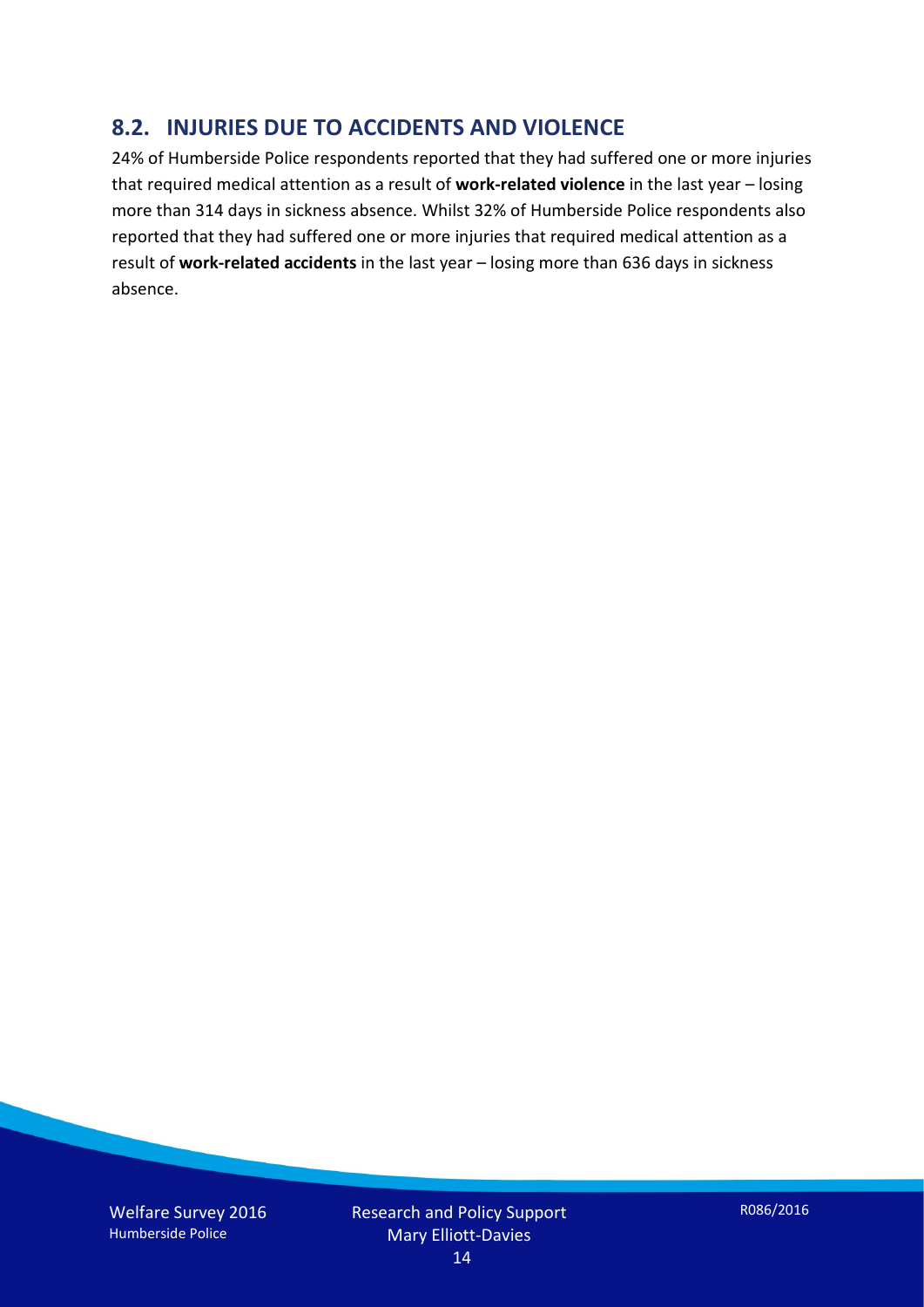# **9. Notes for JBBs**

Additional findings from the 2016 welfare survey are available on request from the Research and Policy department.

The findings of the survey can also be broken down in more detail in terms of different demographic groups, such as rank, role or length of service. However please be aware that we can only go into a certain level of detail with this demographic data in order to preserve respondents' confidentiality.

JBBs wishing to obtain further information can contact Mary Elliott-Davies [\(mary.elliott](mailto:mary.elliott-davies@polfed.org)[davies@polfed.org\)](mailto:mary.elliott-davies@polfed.org) to discuss their requirements. The Research and Policy Department only has one member of staff responsible for these data requests therefore please bear this in mind when contacting the team.

All other interested parties should speak to their local JBB in the first instance.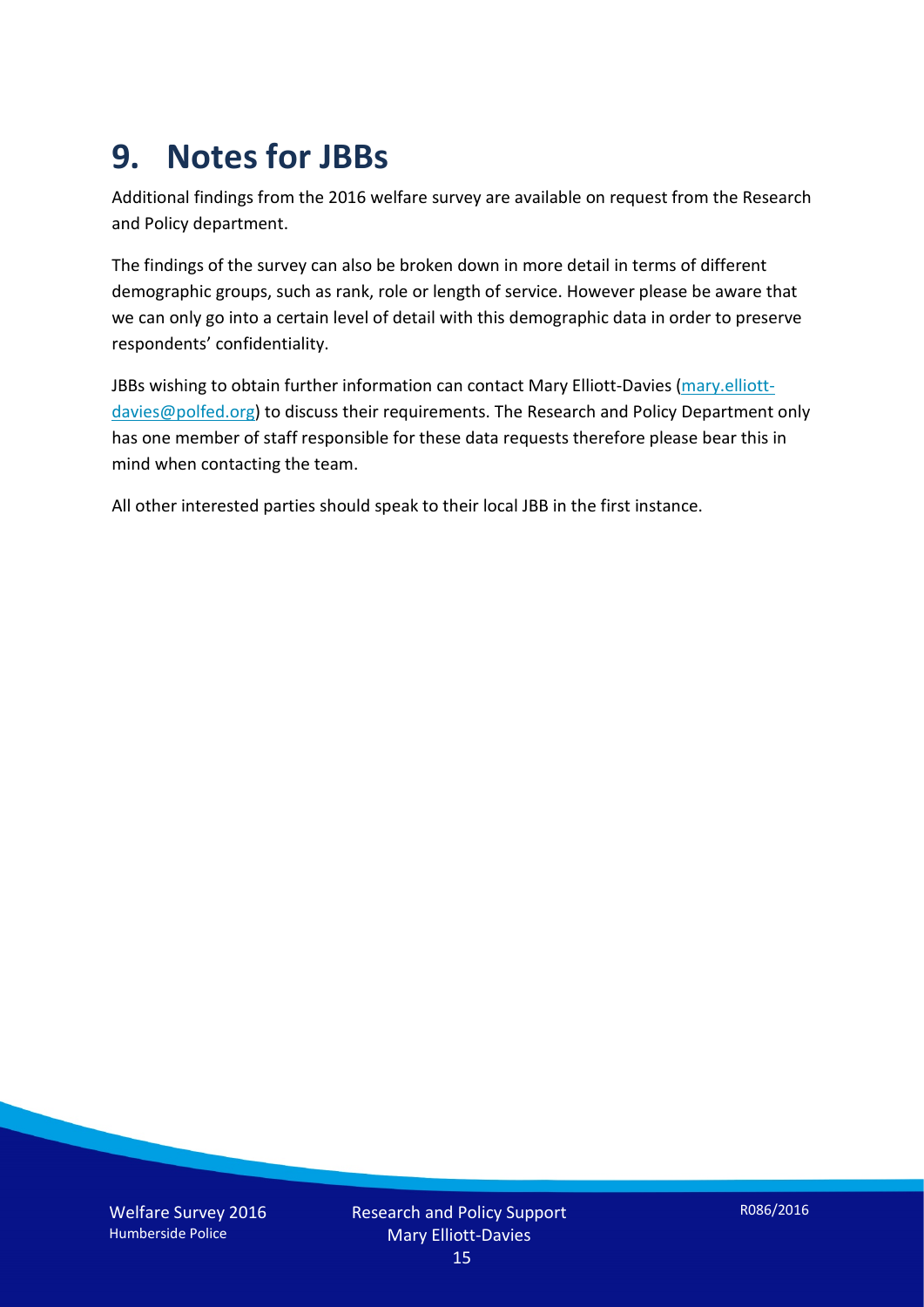# **10. REFERENCES**

<span id="page-15-0"></span>i National Audit Office (2015). Financial Sustainability of Police Forces in England and Wales. Retrieved September 12, 2016, fro[m https://www.nao.org.uk/wp](https://www.nao.org.uk/wp-content/uploads/2015/06/Financial-sustainability-of-police-forces.pdf)[content/uploads/2015/06/Financial-sustainability-of-police-forces.pdf](https://www.nao.org.uk/wp-content/uploads/2015/06/Financial-sustainability-of-police-forces.pdf)

<span id="page-15-1"></span><sup>ii</sup> Home Office (2010). Police Service Strength: England and Wales, 31 March 2010. Retrieved September 12, 2016, from [https://www.gov.uk/government/uploads/system/uploads/attachment\\_data/file/115745/hosb1410](https://www.gov.uk/government/uploads/system/uploads/attachment_data/file/115745/hosb1410.pdf) [.pdf](https://www.gov.uk/government/uploads/system/uploads/attachment_data/file/115745/hosb1410.pdf)

<span id="page-15-2"></span><sup>iii</sup> Home Office (2016). Police Workforce, England and Wales, 31 March 2016. Statistical Bulletin 05/16. Retrieved September 12, 2016, fro[m https://www.gov.uk/government/statistics/police](https://www.gov.uk/government/statistics/police-workforce-england-and-wales-31-march-2016)[workforce-england-and-wales-31-march-2016](https://www.gov.uk/government/statistics/police-workforce-england-and-wales-31-march-2016)

<span id="page-15-3"></span><sup>iv</sup> Elliott-Davies, M., Donnelly, J., Boag-Munroe, F., & Van Mechelen, D. (2016). 'Getting a battering' The perceived impact of demand and capacity imbalance within the Police Service of England and Wales: A qualitative review. The Police Journal, 89, 2, 93-116.

<span id="page-15-4"></span><sup>v</sup> Cousins, R., Mackay, C., Clarke, S., Kelly, C., Kelly, P., & McCaig, R. (2004). 'Management Standards' and work-related stress in the UK: Practical development. *Work & Stress, 18*, 113–136; Mackay, C., Cousins, R., Kelly, P., Lee, S., & McCaig, R. (2004). 'Management Standards' and work-related stress in the UK: Policy background and science. *Work & Stress, 18*, 91–112.

<span id="page-15-5"></span>vi Edwards, J., & Webster, S. (2012). Psychosocial risk assessment: Measurement invariance of the UK Health and Safety Executive's Management Standards Indicator Tool across public and private sector organizations. *Work & Stress, 26*, 130–142

<span id="page-15-6"></span>vii HSE.(2006).Managing shift work: *Health and Safety Guidance*. HSE Books, HSG256, ISBN 9780717661978, Crown Copyright.

<span id="page-15-7"></span>viii Home Office. (2010). Guidance on Variable shift arrangements for police officers [PNB circular] 016-2010.

<span id="page-15-8"></span><sup>ix</sup> Stewart-Brown, S., Tennant, A., Tennant, R., Platt, S., Parkinson, J., & Weich, S. (2009). Internal construct validity of the Warwick-Edinburgh Mental Well-being Scale (WEMWBS): A Rasch analysis using data from the Scottish Health Education Population Survey. *Health and Quality of Life Outcomes, 7*: 15.

<span id="page-15-9"></span>x Smith, A., Johal, S., Wadsworth, E., Davey Smith, G., & Peters, T. (2000). The Scale of Perceived Stress at Work: The Bristol Stress and Health at Work Study. Contract Research Report 265/2000. Sudbury: HSE Books.